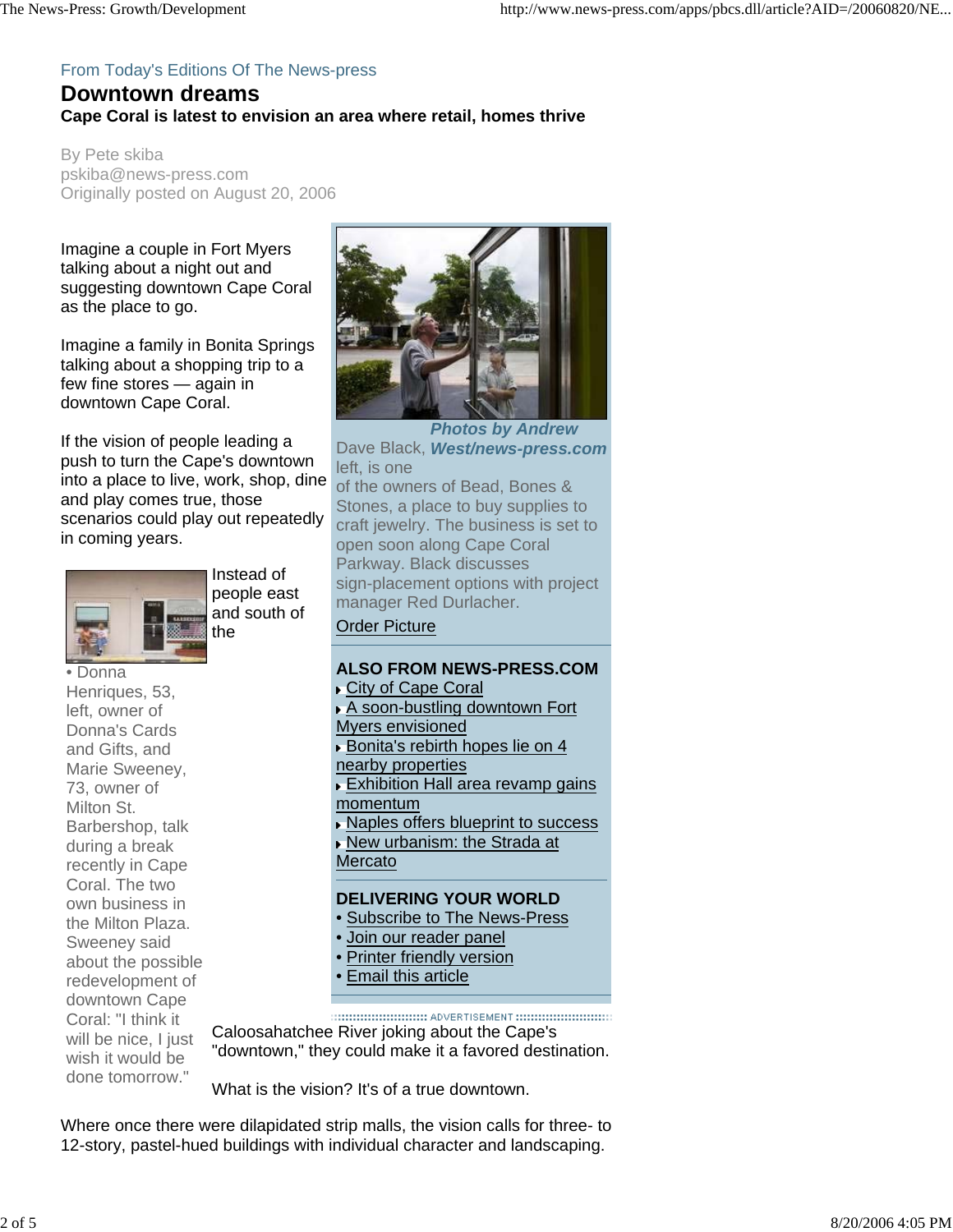Plans call for a mix of condominiums, offices, retail shops, movies, sit-down restaurants and more such as a concert hall and hotels.

The architectural scheme could bring visions of Mediterranean seaside-city streets lined with tables and people eating biscotti, enjoying a Campari and going online via wireless Internet connection.

Once it's finished, more than 11,000 people could live downtown in 432 acres along Cape Coral Parkway. The area runs from the Cape Coral Bridge on the east to Tudor Drive on the west and north on Del Prado Boulevard to Southeast 44th Street.

"I really like the homey feel, the personal touch and the way that looks," said Cape Coral resident Jane Edwards, 45, while looking at an artist's renderings of projects planned in the area.



"I'd like to go shopping at that place. As long as it isn't big skyscrapers."

Developers already have invested millions in land acquisition.

Smaller buildings such as Coronado Terrace, a four-story, 80-condominium project with 30,000 square feet of office and retail shop space on the ground floor, could be open in a couple of years.

Larger projects will take longer.

More than 10 projects, including residential condos, offices and retail space, are in the process of getting permits or ready to apply for permits.

The goal is to give people opportunity to live and work in the area.

"I think they'll want to have all ages coming downtown," said Cape Coral resident Bob James, 72. "You'll want to keep younger people from going to Fort Myers and spending their money."

Most new downtown residents probably won't be retirees, city officials have said.

"It makes sense to have people of all ages who work here live here," said Cape resident Mark Hyland, 48. "It is about having a vibrant downtown."

Using the city's Economic Development Department rule of thumb for number of jobs per square foot of office space, the 120,000 square feet of offices planned in one project alone could bring in 400 jobs.

"With what we have coming to the downtown we can offer hundreds of jobs in offices along with shops and residential areas," said Suzanne Kuehn. She heads the Community Redevelopment Agency, the organization that oversees the area's pending rebirth.

"It will all be within walking distance of homes and free parking," Kuehn said. "It will look beautiful."

The Cape remains the fifth fastest growing city in the country behind Elk Grove, Calif., North Las Vegas, Nev., Port Lucy and Gilbert, Ariz. The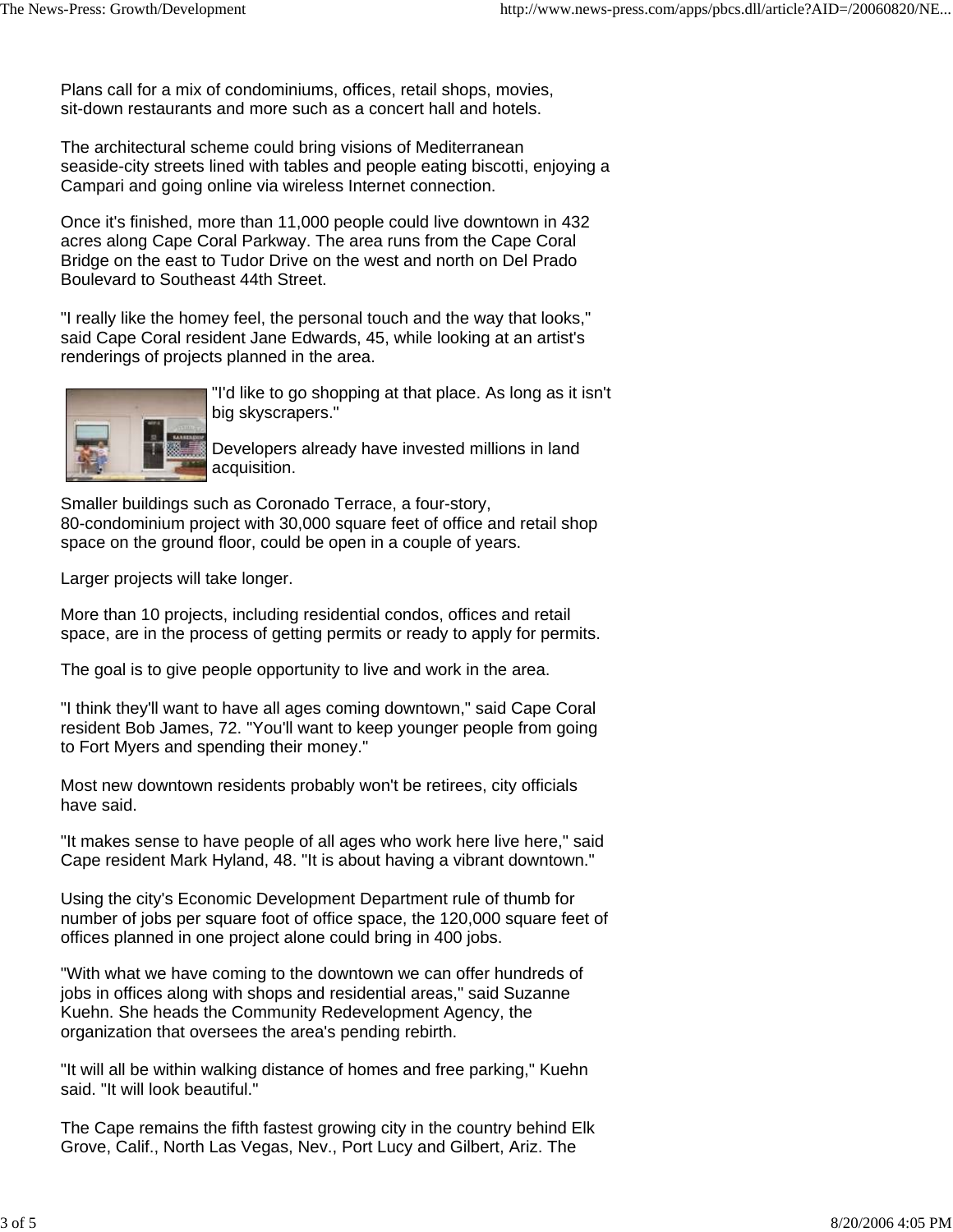closest city to the Cape was Moreno Valley, Calif., at sixth.

City officials estimate Cape Coral's population has passed 155,000, and it continues to add about 10,000 per year.

Growth in the Cape has created a market hungry for office space, shopping and restaurant destinations. That demand is driving the downtown reformation.

"We have a plan. We have willing investors. We have willing customers," Kuehn said. "This is not a gamble. It is a prudent investment."

A resurgent downtown also could fill city coffers from increased property-tax values.

"Business real estate can escalate at market value without limitations, unlike a homesteaded residence," said Mike Jackson, Cape Coral director of economic development.

Homesteaded residences have a 3 percent cap on how much assessments can be raised in one year. Business property has no cap.

Cape Coral will benefit, too, from sales tax collected from shops, restaurants and other businesses.

In 2005, city government received about \$12 million from the sales tax. Officials expect to top \$16 million in 2009.

A convenient downtown has other financial benefits. It would mean people could live and play downtown at a time when gasoline costs \$3 per gallon and it's \$2 in tolls to cross the bridge to and from the Cape.

## **CURBING BLIGHT**

In addition to keeping people on the Cape side of the bridge, a growing downtown would prevent blight, Kuehn said.

Blight in Cape Coral isn't boarded windows, burnt-out Chevrolets and walls covered with graffiti.

It's broken sidewalks and curbs, inadequate street layout, unpaved parking, failing businesses, insufficient utilities and low property values.

Cape Coral's downtown blight became official, according to a City Council vote, 20 years ago. To fix it, the city formed the Community Redevelopment Agency.

The agency started small. It launched a street landscaping program, helped widen Cape Coral Parkway and began to court developers.

As demand has grown for housing, offices, restaurants and amenities, bigger projects have become realistic.

Examples include the \$211 million Village Square project on Cape Coral Parkway and Southeast Eighth Court and the 14-acre, more than \$500 million Piazza di Venezia off Cape Coral Parkway at Atlantic Court.

Village Square plans 156 residential condos, retail shops and professional